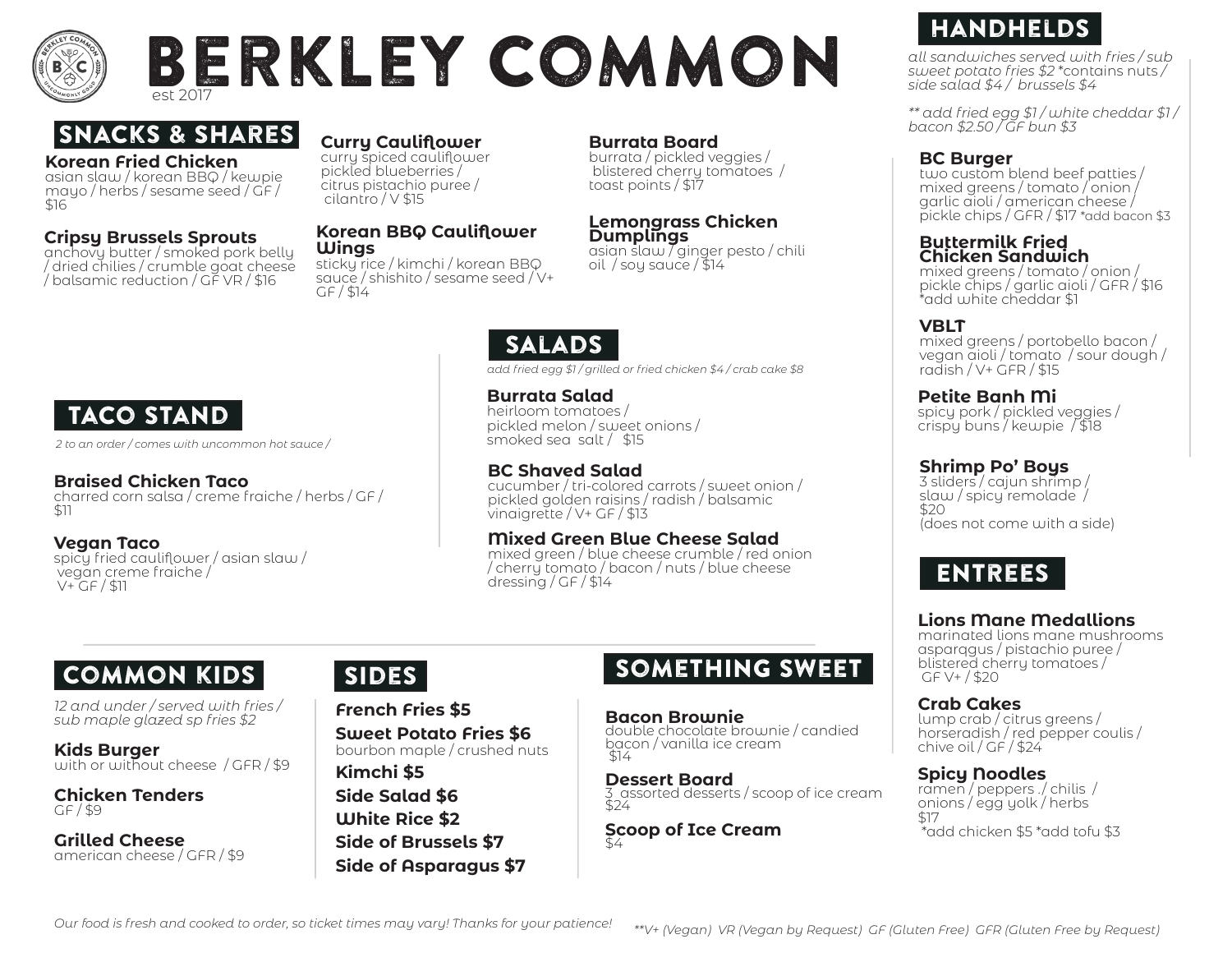

#### **As You Wish**

lemon / sparkling Rose / sage \$13

#### **Vermillion 222**

sweet & sour vodka / trpoical red fruit iced tea / \$12

#### **Spirit Fingers**

vodka / tomato gin / cucumber shiso / lemon / green pepper / celery / sea salt & black pepper / Peychaud's bitters / \$14

#### **Baby Spice**

vodka / St. Germain / strawberry tequila / Passoa passionfruit / pineapple / lime / Thai chili / \$12

> satsuma mandarin juice / pistachio syrup / lime / \$14

### **Curse of Seat One (Mai Tai)**

white rum / demerara rum /

### **The Woodsman**

16oz PBR / shot of whiskey / smoked sausage / \$9

**Penicillin**

bourbon / ginger / honey / lemon / scotch rinse / \$12

**Cold Fashioned** cold brew whiskey infusion / chocolate bitters / \$13

### Cocktails Bottles & Cans

**Untitled Art Seltzer** can / 12oz / \$8 **(ask your server about our flavors) Budweiser** bottle / 12oz / \$4 **Bud Light** bottle / 12oz / \$4 **Corona** bottle / 12oz / \$5 **Labatt Blue** bottle / 12oz / \$4 **Labatt Blue Light** bottle / 12oz / \$4 **Miller High Life** bottle / 12oz / \$4 **Miller Lite** bottle / 12oz / \$4 **Omission Lager GF** bottle / 12oz / \$5 **Pabst** can / 16oz / \$5 **Labatt N/A** bottle / 12oz / \$5

### WHITE WINE

**Chardonnay** Fleur Violette / France \$9/32 **Sauvignon Blanc** Maison Idiart / France \$10/36 **Dry Riesling** Chateau Grand Traverse / Michigan \$10/36 Leese & Fitch / California \$9/32 **Pinot Gris** Shady Lane Cellars / Michigan \$10/36 **Vermentino** Delinquente / Australia \$14/52

## Red

**Portuguese Red Blend** Confidencial / Portugal \$8/30 **Napa Valley Red Blend** Ca' Momi / California \$9/32 **Pinot Noir Malbec** Abito / Argentina \$9/32 **Cabernet Sauvignon**

Mariposa Alegre / Chile \$13/48

### Sparkling, Rose & Sangria

#### **Cava** Valdelavia / Spain \$9/\$32 **Sparkling Rose (Glass)** Mawby "Sex" / Michigan \$12 **Sparkling Rose (Bottle)** Sentio Cuvee / Italy \$45

**Still Rose Soda - \$3 Soda - \$3 Coffee - \$3 Soda - \$3 Chapoutier / France \$10/\$36** 

> **Buy A Round For the Kitchen Staff! \$20**

**Champagne** Domaine Carneros / France \$75

**White Sangria** De La Costa / California \$9/\$32 **Red Sangria**

Crafted by our bartenders \$9

### - Guest Wifi -

Name - JLG Hospitality Guests Password - JLGHospitalityPublic

## DRAFTS

**Short's Local Light** lager / 5% / pint / \$5 **Ayinger Bavarian Pilsner** pilsner / 5.3% / pint / \$8 **Drafting Table Professional Pilsner** pilsner / 5.2% / pint / \$6 **Saucy Brew Works B.F. Hefe** hefeweisen / 5.5% / pint / \$8 **Prairie Artisan Peach Crumble Treat** sour / 5.3% / snifter / \$9 **Founders Nitro Rubaeus** nitro raspberry ale / 5.7% / pint / \$8 **3 Floyds Zombie Dust** pale ale / 6.3% / tulip / \$8 **Austin Brother's Murk & Mindy** hazy IPA / 7.1% / tulip / \$9 **Equilibrium Fluctuation** hazy DIPA / 8.1% / snifter / \$10 **Bell's Two Hearted** IPA / 7% / pint / \$7 **Bell's Oberon** wheat ale / 5.8% / pint / \$7 **Griffin Claw Mr. Bluesky Michigan Cherry** wheat ale / 5% / pint / \$7 **Blackrocks Grand Rabbits** cream ale / 5.5% / pint / \$7 **Right Brain Northern Hawk Owl** amber ale / 5.8% / pint / \$7 **Rochester Mills Milkshake Stout** nitro milk stout / 5.8% / pint / \$6 **Vander Mill Ciders Hard Apple** cider / 6.5% / tulip / \$8

## **BEVERAGES**

**Ginger Beer - \$5 Mexican Coke - \$4 Arnold Palmer - \$3** **Coffee - \$3 Hot Tea - \$4 Iced Coffee - \$3 Hot Chocolate - \$3 Mocktail - \$5**



Ask your server about menu items that are cooked to order or served raw \*NOTICE: CONSUMING RAW OR UNCOOKED MEATS, POULTRY, SEAFOOD, SHELLFISH OR EGGS MAY INCREASE YOUR RISK OF FOODBORNE ILLNESS\*/<br>Some of our items contain